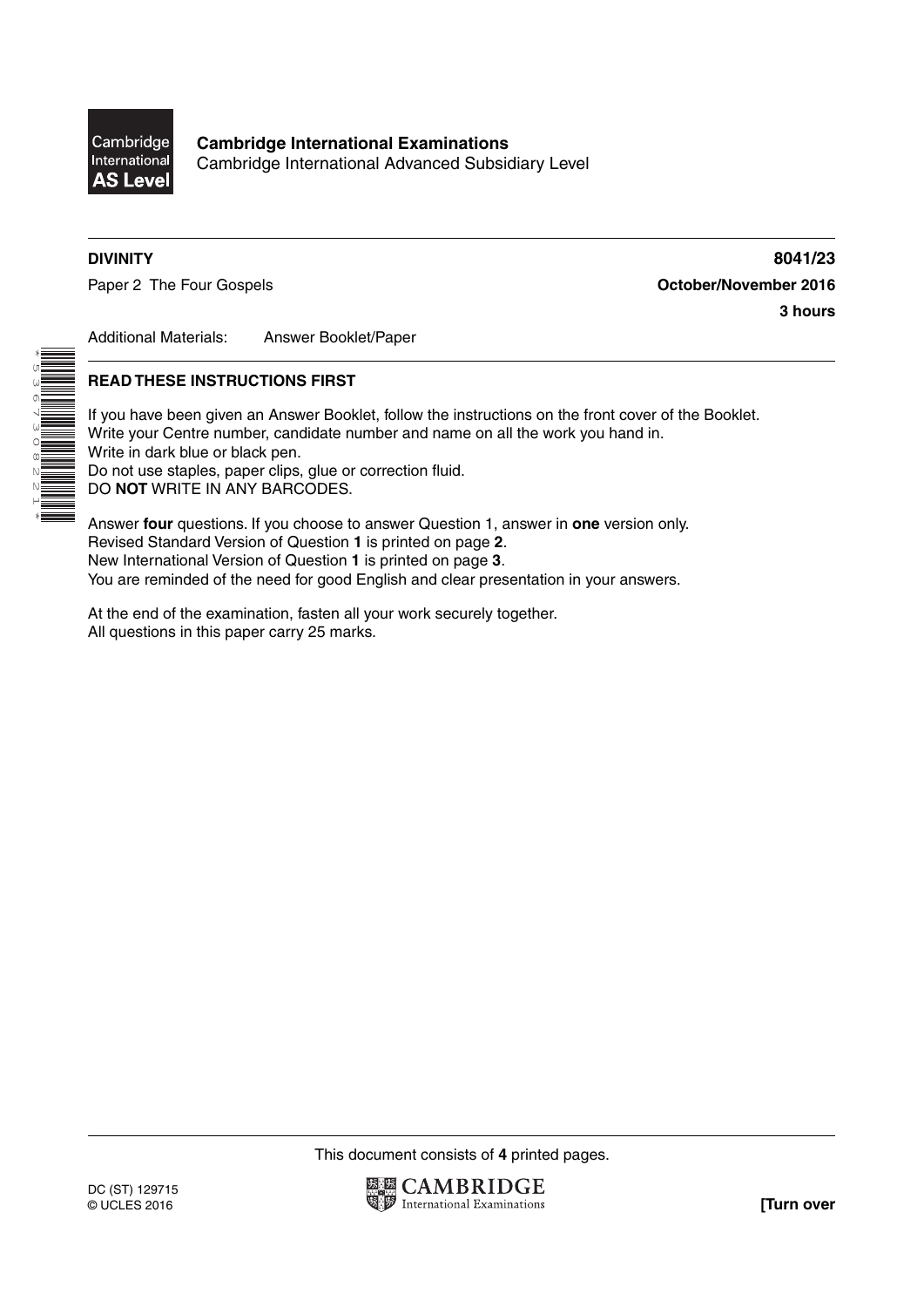## **REVISED STANDARD VERSION**

- **1** Comment on points of interest or difficulty in **four** of the following passages (wherever possible answers should refer to the context of the passage but should not retell the story from which the passage is taken): [25] passage is taken):
	- **(a)** They do all their deeds to be seen by men; for they make their phylacteries broad and their fringes long, and they love the place of honour at feasts and the best seats in the synagogues, and salutations in the market places, and being called rabbi by men. (Matthew 23:5–7)
	- **(b)** So when Pilate saw that he was gaining nothing, but rather that a riot was beginning, he took water and washed his hands before the crowd, saying, "I am innocent of this man's blood; see to it yourselves." (Matthew 27:24)
	- **(c)** And he preached, saying, "After me comes he who is mightier than I, the thong of whose sandals I am not worthy to stoop down and untie. I have baptized you with water; but he will baptize you with the Holy Spirit." (Mark 1:7–8)
	- **(d)** And he awoke and rebuked the wind, and said to the sea, "Peace! Be still!" And the wind ceased, and there was a great calm. (Mark 4:39)
	- **(e)** When the messengers of John had gone, he began to speak to the crowds concerning John: "What did you go out into the wilderness to behold? A reed shaken by the wind?" (Luke 7:24)
	- **(f)** Soon afterward he went on through cities and villages, preaching and bringing the good news of the kingdom of God. (Luke 8:1a)
	- **(g)** Now there was a man of the Pharisees, named Nicodemus, a ruler of the Jews. This man came to Jesus by night and said to him… (John 3:1–2a)
	- **(h)** Since it was the day of Preparation, in order to prevent the bodies from remaining on the cross on the sabbath (for that sabbath was a high day), the Jews asked Pilate that their legs might be broken, and that they might be taken away. (John 19:31)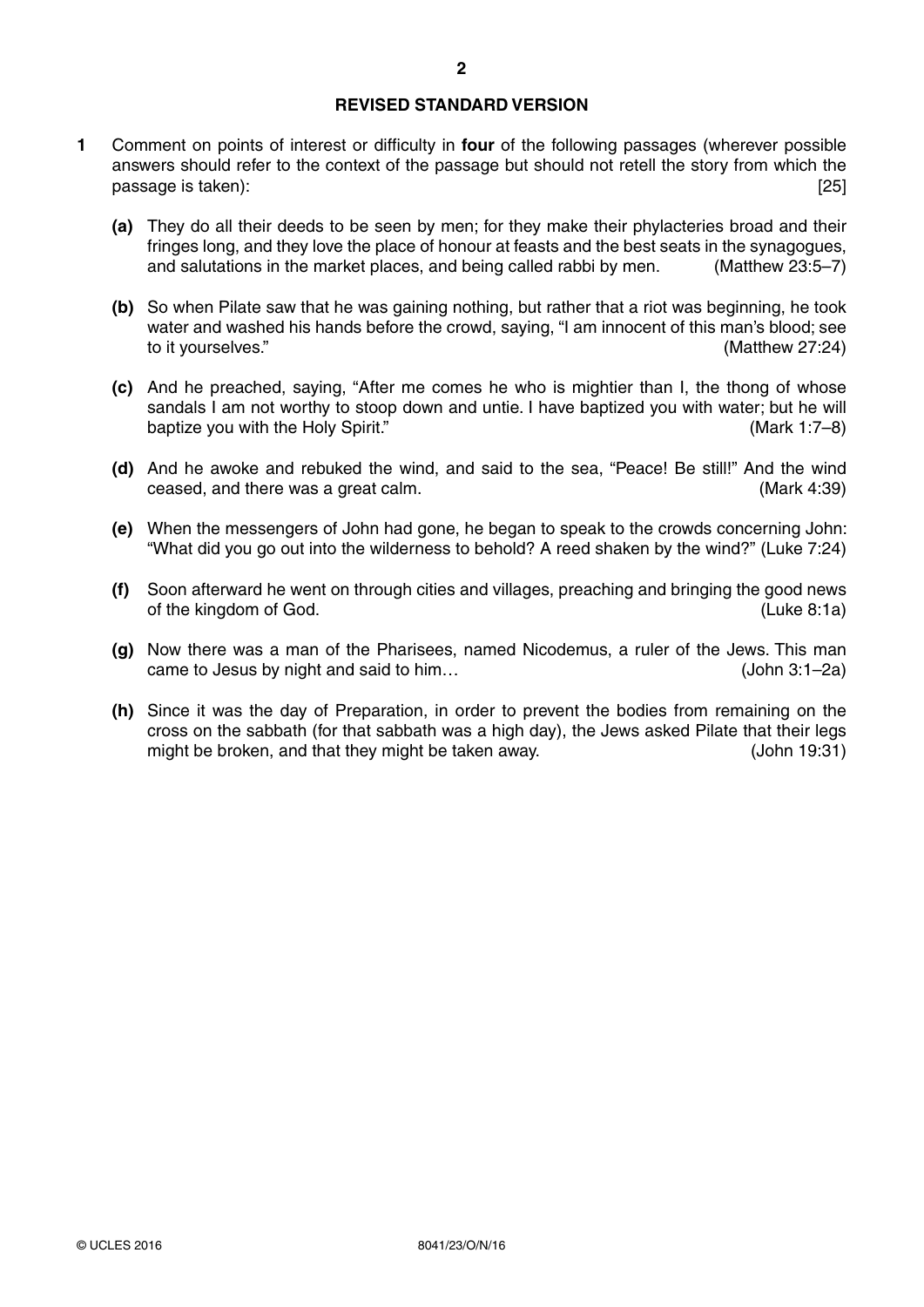## **NEW INTERNATIONAL VERSION**

- **1** Comment on points of interest or difficulty in **four** of the following passages (wherever possible answers should refer to the context of the passage but should not retell the story from which the passage is taken): [25] passage is taken):
	- **(a)** Everything they do is done for men to see: They make their phylacteries wide and the tassels on their garments long; they love the place of honour at banquets and the most important seats in the synagogues; they love to be greeted in the market-places and to have men call them 'Rabbi'. (Matthew 23:5–7)
	- **(b)** When Pilate saw that he was getting nowhere, but that instead an uproar was starting, he took water and washed his hands in front of the crowd. "I am innocent of this man's blood," he said. "It is your responsibility!" (Matthew 27:24)
	- **(c)** And this was his message: "After me will come one more powerful than I, the thongs of whose sandals I am not worthy to stoop down and untie. I baptise you with water, but he will baptise you with the Holy Spirit." ( Mark 1:7–8)
	- **(d)** He got up, rebuked the wind and said to the waves, "Quiet! Be still!" Then the wind died down and it was completely calm. (Mark 4:39)
	- **(e)** After John's messengers left, Jesus began to speak to the crowd about John: "What did you go out into the desert to see? A reed swayed by the wind?" (Luke 7:24)
	- **(f)** After this, Jesus travelled about from one town and village to another, proclaiming the good news of the kingdom of God. (Luke 8:1a)
	- **(g)** Now there was a man of the Pharisees named Nicodemus, a member of the Jewish ruling council. He came to Jesus at night and said… (John 3:1–2a)
	- **(h)** Now it was the day of Preparation, and the next day was to be a special Sabbath. Because the Jews did not want the bodies left on the crosses during the Sabbath, they asked Pilate to have the legs broken and the bodies taken down. (John 19:31)